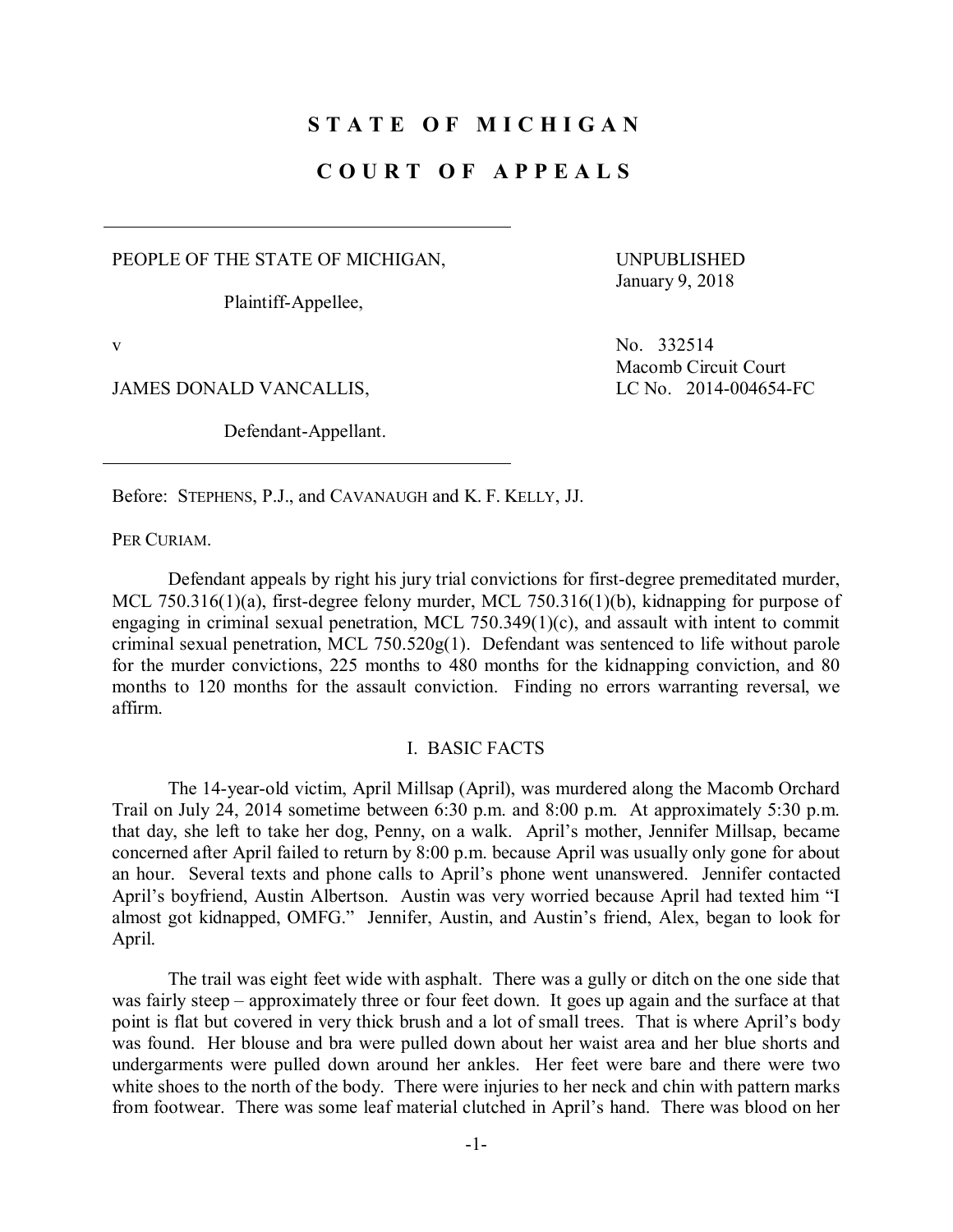face and hair. The manner of death was homicide and the cause of death was "blunt head trauma and asphyxia due to neck compression." April's herringbone-pattern injuries were consistent with a shoe tread, indicating that someone had stood on her neck. The medical examiner testified that the attack on April may have lasted over ten minutes.

Police started their investigation by looking at April's family and loved ones. Security video eliminated April's boyfriend Austin and his friend Alex. Given the gravity of the case, several groups were involved, including: The Violent Crimes Task Force, the Homicide Task Force, the Southeastern Michigan Crimes Against Children Group, the Michigan State Police (MSP), the FBI, and the Macomb County Sheriff's Office. Because there was a lot of publicity about the case, a tip line was established to receive tips from the general public. A number of tips came in from people who thought they saw April on the trail with a man who was on a motorcycle. Several eyewitnesses testified at trial, placing April and defendant on the trail together near the time of her death.

The jury was shown an animation created by FBI special agent Matthew Zentz. Zentz used information from April's phone and entered it into Google Earth to re-create the path the phone took just prior to and after April's death. During that time, April's phone placed three calls and sent one text message. The animation included pinpoints for the times of the phone calls and text messages, as well as the location of the body. At 6:28 p.m., the phone texted - "I was almost kidnapped. OMFG." The phone then attempted three calls to 810-882-2469 at 6:31 p.m., 6:32 p.m., and 6:33 p.m. At approximately 6:44 p.m., the phone departed the area where April was found. Whereas the phone had previously traveled an average of approximately 3.8 miles per hour, the phone suddenly traveled at 22 miles per hour.

A police officer observed a motorcycle in a driveway that appeared to match the description of the motorcycle seen on the trail and in a neighbor's security camera footage. The officer eventually made contact with defendant at a home that defendant shared with numerous family members and his girlfriend, Krystal Stadler. Defendant originally told the officer that he left his house around 5:00 p.m. to visit his brother and left his brother's house before dark because he was worried about hitting a deer. He reported that he wore a black helmet, a Carhartt hoodie, camouflage pants, and K-Swiss tennis shoes. Defendant provided roughly the same information the following day.

There was no physical evidence linking defendant to April's murder. The evidence against him consisted of eyewitnesses who placed defendant with April on the trail just before the murder as well as Krystal's testimony that defendant behaved strangely the night of the murder. Krystal testified that on the day of the murder defendant left the house on his motorcycle around "four thirty, five" to go to his brother Donnie's house to take his brother a "toothbrush thing" and pick up some money. Defendant was wearing a white t-shirt with football logos on it, gray camo pants, his favorite Jordans, and a backpack. He also owned a Carhartt hoodie. Defendant returned around "eight thirty, nine," just before it started to get dark. Krystal woke up to find defendant cleaning his shoes in the middle of the night. This seemed unusual as she had never seen him clean his shoes before. Defendant explained that he was cleaning off some oil. He used hand sanitizer and a sock. Defendant came back to bed and told Krystal that "he messed up and he needed me to stand by his side." His demeanor was "lovey dovey," which indicated to Krystal that "he did something wrong."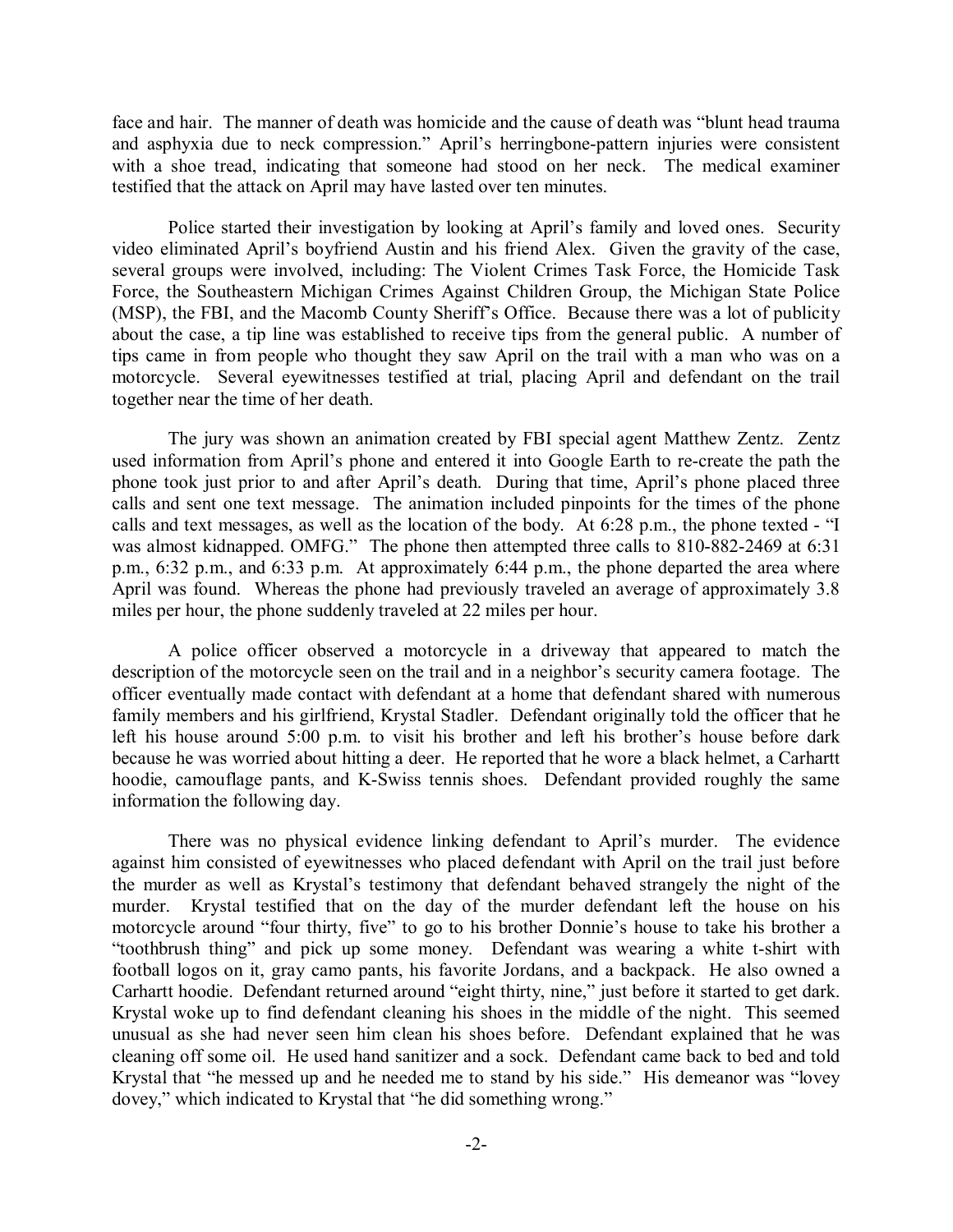Police interviewed Krystal on a number of occasions and she admitted to giving inconsistent statements. Krystal eventually told police about defendant's statement during a third interview. Krystal admitted that the nine years she and defendant were together were not necessarily harmonious. In fact, during that time Krystal had an affair with a 17-year-old and had a child by him. Krystal and defendant had only recently gotten back together in May 2014, just weeks before the murder.

Police officer seized defendant's helmet and a variety of other items for testing. They also seized a password-protected computer from defendant's room that included prior searches such as, "why would this girl say I'm too old for her and still hit on me?" and "how to get a girl that does not like you to like you." Officers also found images of defendant wearing the Jordans on social media. Because the shoes Krystal described were never found, officers purchased a similar pair and had them analyzed to see whether they matched the tread found on April's body. There was a "limited association" noted.

Defendant did not testify and did not present any witnesses. Instead, defense counsel vigorously and effectively cross-examined the prosecution's witnesses and argued that defendant was not April's killer. The jury disagreed and found defendant guilty of first-degree premeditated murder, first-degree felony murder, kidnapping for purpose of engaging in criminal sexual penetration, and assault with intent to commit criminal sexual penetration. He was sentenced as outlined above.

### II. INEFFECTIVE ASSISTANCE OF COUNSEL

Defendant argues that he was denied his right to the effective assistance of counsel where his attorney failed to challenge the admissibility of a computer-generated animation, failed to object to the police chief's vouching for the credibility of eyewitness testimony, failed to offer an eyewitness identification expert, and failed to object to the prosecutor's misconduct during closing argument. "[A] defendant must move in the trial court for a new trial or an evidentiary hearing to preserve the defendant's claim that his or her counsel was ineffective." *People v Heft*, 299 Mich App 69, 80; 829 NW2d 266 (2012). Defendant has done neither; therefore, the Court's review is limited to mistakes apparent on the record. *Heft,* 299 Mich App at 80.

"To establish a claim of ineffective assistance of counsel, a defendant must show both that counsel's performance was deficient and that counsel's deficient performance prejudiced the defense. In order to demonstrate that counsel's performance was deficient, the defendant must show that it fell below an objective standard of reasonableness under prevailing professional norms." *People v Riley*, 468 Mich 135, 140; 659 NW2d 611 (2003), citing *Strickland v Washington,* 466 US 668, 687; 104 S Ct 2052; 80 L Ed2d 674 (1984); *People v Pickens,* 446 Mich 298, 302-303; 521 NW2d 797 (1994). In so doing, the defendant must overcome the presumption that the challenged action was sound trial strategy. *Riley*, 468 Mich at 140. "A sound trial strategy is one that is developed in concert with an investigation that is adequately supported by reasonable professional judgments." *People v Grant*, 470 Mich 477, 486–87; 684 NW2d 686 (2004).

"A fair assessment of attorney performance requires that every effort be made to eliminate the distorting effects of hindsight, to reconstruct the circumstances of counsel's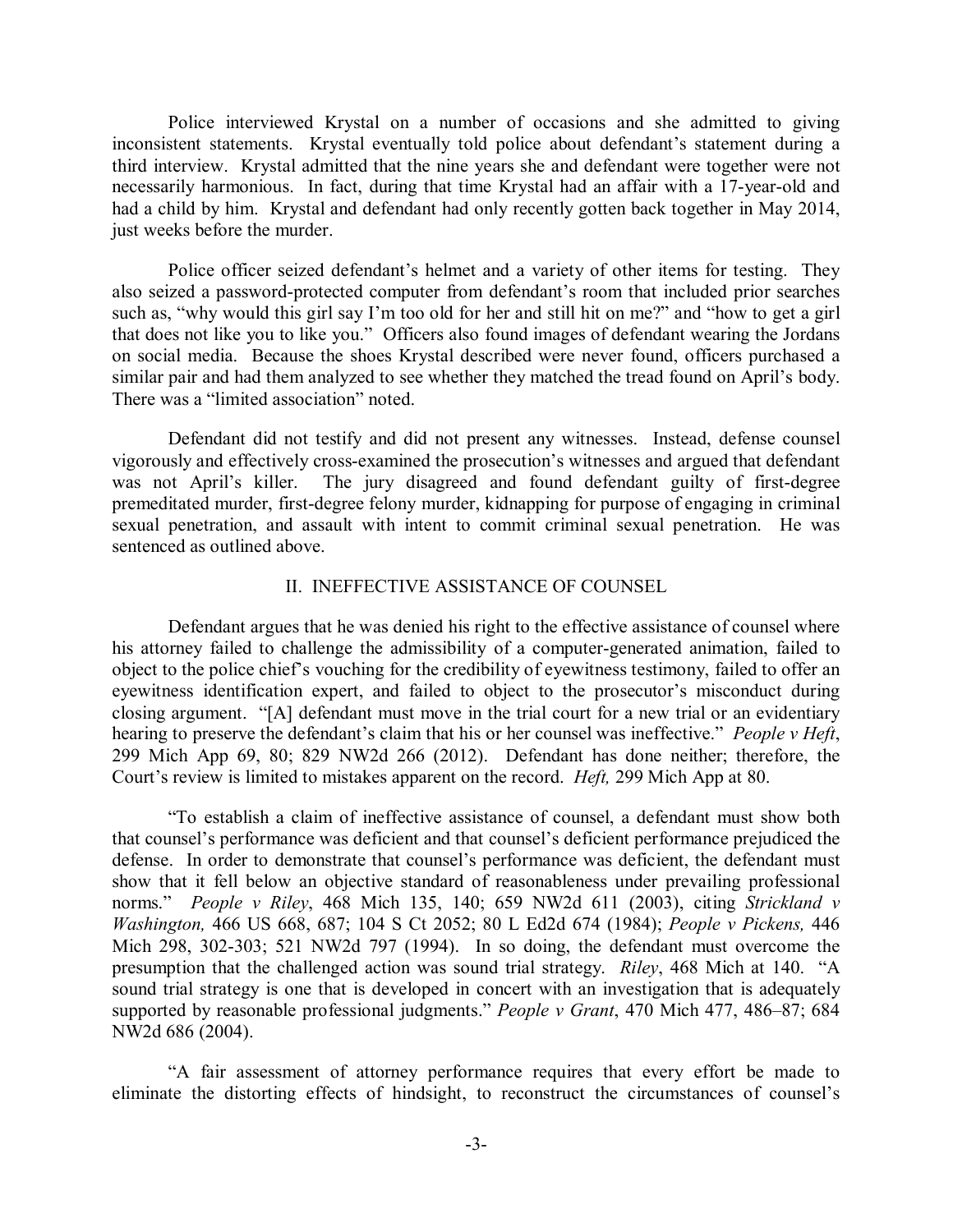challenged conduct, and to evaluate the conduct from counsel's perspective at the time." *Strickland v Washington,* 466 US 668, 689; 104 S Ct 2052; 80 L Ed2d 674 (1984). For that reason, "[w]e will not substitute our judgment for that of counsel on matters of trial strategy, nor will we use the benefit of hindsight when assessing counsel's competence." *People v Unger*, 278 Mich App 210, 242-243; 253; 749 NW2d 272 (2008).

In order to show prejudice, a defendant must show that but for counsel's deficient performance, there is a reasonable probability that the outcome would have been different. *People v Trakhtenberg*, 493 Mich 38, 51–52; 826 NW2d 136 (2012).

#### A. FAILURE TO OBJECT TO COMPUTER-GENERATED ANIMATION

At trial, FBI special agent Matthew Zentz testified that he had been a special agent with the FBI for 16 years. He was a digital forensic examiner who examined computers and cellphones. Zentz was part of the computer analysis response team (CART) for the past 10 years. It took him two years to become certified. He also had annual proficiency tests. When the prosecutor asked that the trial court qualify Zentz as a witness, defense counsel responded "[w]e have no objection. As long as he sticks to the field of digital forensics."

Zentz testified that CART became involved in the case in September 2014 to analyze April's phone. CART used forensic tools to focus on July 24, 2014, sorting the files by date (Tr II, p 21). Zentz was particularly interested in a screenshot that was taken by the operating system of the phone itself. It was unusual for a user to take that type of screenshot, so CART looked deeper into it. In so doing, Zentz saw another screenshot of what appeared to be an image of a global position satellite (GPS) that was generated by a fitness application (app) that appeared to be running during the time April was killed. The fitness app was used for people to keep track of their workouts, keeping track of location, time, and speed.

Zentz was unable to directly read the data files because they were in the proprietary format of the company that created the app. Zentz discovered that the sports tracker app was developed by a company out of Finland and that CART needed the company's help in reading the files. Zentz sent the encrypted data files to the company and the company sent back a text file containing 3,000 data points for latitude, longitude, date, time and speed. Zentz used that information to create an animation in Google Earth to re-create the phone's path in the time leading up and directly after April's murder. Zentz denied putting in any of his own information. The animation included pinpoints for the three phone calls directly before April's murder, text messages and the location of the body.

Zentz and the team then bought an iPhone to test the data files. The team made a copy of the data files and loaded them on the test iPhone along with the fitness app. They loaded the app and then copied the data files from April's phone to put them in the same file location. This second piece of forensic work indicated that the paths were identical and corroborated what the company had provided.

The animation was admitted without objection and played for the jury.

During cross-examination, defense counsel confirmed that the animation was something that Zentz created. Zentz did not personally travel to Finland, nor did he speak to anyone in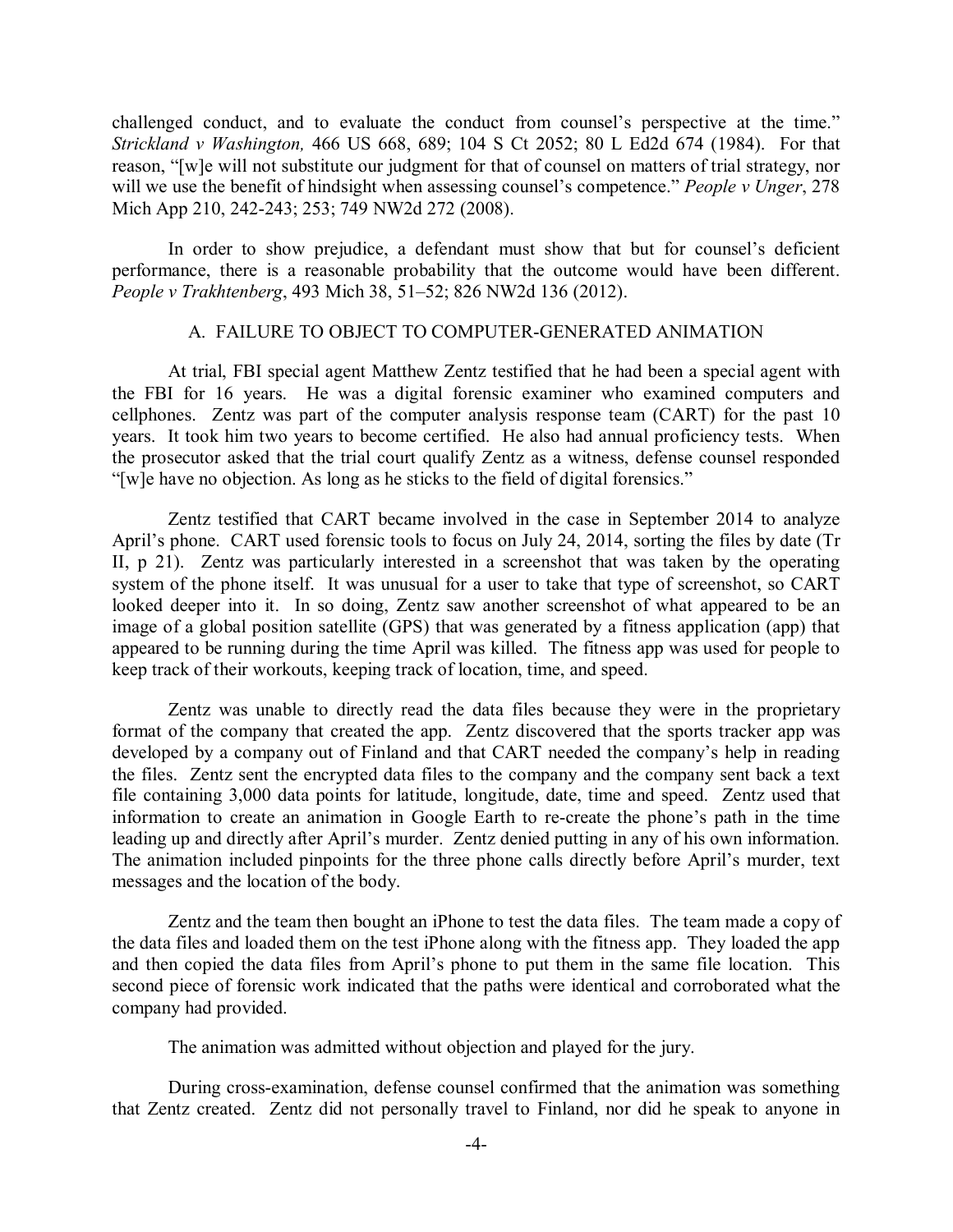person. Instead, Zentz spoke with the company's CEO over the phone. Zentz had no knowledge regarding the CEO's technical experience. Zentz did not inquire into the reliability or the validity of the information. The conversation was exclusively about gaining access to the software. Zentz did not ask for any reliability studies or the error rate associated with the data. He acknowledged that this was something created at law enforcement's request and that it was only as good as the data and information provided by the company. If any of that information was wrong, then the animation would be off. Still, Zentz made no inquiries into the reliability or validity of the information.

On appeal, defendant argues that defense counsel was ineffective for failing to object to the animation on hearsay grounds. However, a decision not to object to evidence can be sound trial strategy. *Unger*, 278 Mich App at 242, 253. Without a *Ginther1* hearing, we are left to guess what defense counsel's strategy was in failing to object to the animation. However, the record reveals that defense counsel raised concerns regarding the computer-generated animation. Defense counsel received funds to obtain an expert on cellular phones. This expert sat with defense counsel during Zentz's testimony and assisted counsel in cross-examination. In the end, counsel requested that the jury consider the computer-generated animation to support his theory, asking the jury to pay special attention to the timing of the events. It is important to note that, on appeal, defendant has framed the issue as one of ineffective assistance of counsel and *not* as a claim of evidentiary error. Defense counsel's approach in obtaining his own expert to examine the underlying data and provide assistance during questioning of witnesses was sound trial strategy. Moreover, because the animation was not inadmissible hearsay, defense counsel was not ineffective for failing to advance a meritless position. *People v Ericksen*, 288 Mich App 192, 201; 793 NW2d 120 (2010) ("Failing to advance a meritless argument or raise a futile objection does not constitute ineffective assistance of counsel.")

The animation was used as demonstrative evidence. "Demonstrative evidence is admissible when it aids the fact-finder in reaching a conclusion on a matter that is material to the case." *People v Bulmer,* 256 Mich App 33, 35; 662 NW2d 117 (2003). Such evidence must be both relevant and probative. *Id.* Evidence is relevant if it has "any tendency to make the existence of any fact that is of consequence to the determination of the action more probable or less probable than it would be without the evidence." MRE 401. Demonstrative evidence "is used only as a non-verbal mode of expressing a witness's testimony and as a testimonial aid it may often help the jury to understand the evidence more clearly than they could from the words of any witness." *Finch v WR Roach Co*, 295 Mich 589, 595; 295 NW 324 (1940) (quotation marks and citations omitted). The demonstrative aid "must be sponsored by a witness who uses it to relate his personal knowledge or scientific skill and understanding." *Id*. The law requires that '[t]he facts or data . . . upon which an expert bases an opinion or inference shall be in evidence.' "*Unger*, 278 Mich App at 248, quoting MRE 703. "An expert witness's opinion is objectionable if it is based on assumptions that do not accord with the established facts." *Id*. at 248.

 <sup>1</sup> *People v Ginther*, 390 Mich 436; 212 NW2d 922 (1973).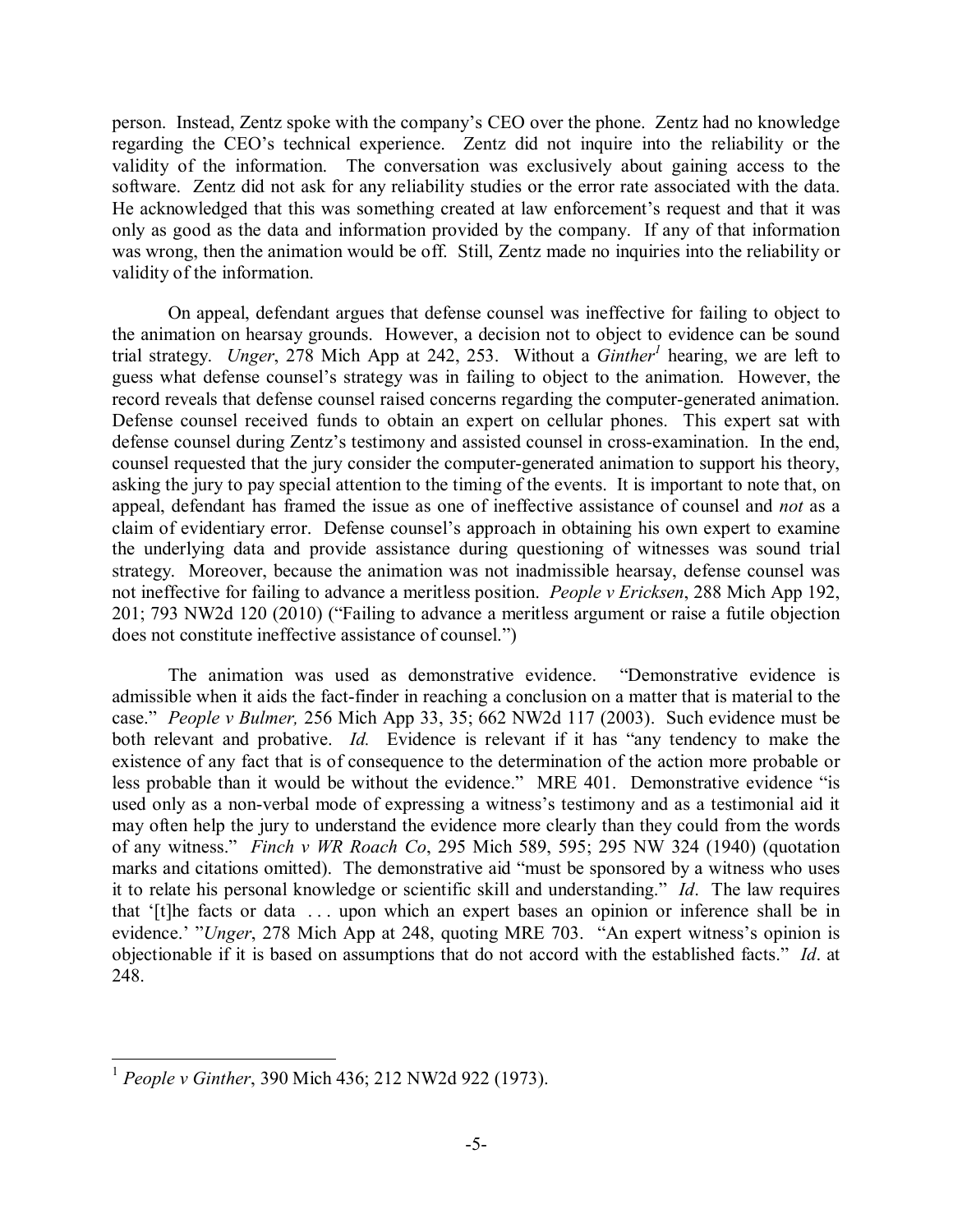"[W]hen evidence is offered not in an effort to recreate an event, but as an aid to illustrate an expert's testimony regarding issues related to the event, there need not be an exact replication of the circumstances of the event." *Id.* " 'Beyond general principles of admissibility, the case law of this state has established no specific criteria for reviewing the propriety of a trial court's decision to admit demonstrative evidence.' " *Id*. at 247, quoting *People v Castillo,* 230 Mich App 442, 444; 584 NW2d 606 (1998). The evidence "must satisfy traditional requirements for relevance and probative value in light of policy considerations for advancing the administration of justice." *Unger*, 278 Mich App at 247.

Zentz created the animation to support his testimony and was properly admitted as demonstrative evidence. Even if the animation is considered a hearsay statement under MRE 801(a) and (c), the animation satisfies a record exception under MRE 803(6), which provides:

(6) Records of Regularly Conducted Activity. A memorandum, report, record, or data compilation, in any form, of acts, transactions, occurrences, events, conditions, opinions, or diagnoses, made at or near the time by, or from information transmitted by, a person with knowledge, if kept in the course of a regularly conducted business activity, and if it was the regular practice of that business activity to make the memorandum, report, record, or data compilation, all as shown by the testimony of the custodian or other qualified witness, or by certification that complies with a rule promulgated by the supreme court or a statute permitting certification, unless the source of information or the method or circumstances of preparation indicate lack of trustworthiness. The term "business" as used in this paragraph includes business, institution, association, profession, occupation, and calling of every kind, whether or not conducted for profit.

Jussi Kaasinen of Sports Tracking Technologies, Ltd. authenticated the data compilation when he signed the "Records of Regularly Conducted Business Activity" for purposes of the Uniform Unsworn Foreign Declarations Act, MCL 600.2181. The data that was provided was made by a person with knowledge of the matter, made at or near the time of the occurrence. Sports Tracking Technologies, Inc. made, kept and maintained the data in the ordinary course of regularly conducted business activity. We reject defendant's claim that the animation was testimonial in nature when Zentz, who created the animation from the underlying data, testified at trial.

Nor is there any support for defendant's argument that counsel was ineffective for failing to insist on a *Daubert*<sup>[2</sup>] hearing to determine whether Zentz was qualified to offer the animation and determine whether it was the product of reliable principles and methods. MRE 702 "requires trial judges to act as gatekeepers who must exclude unreliable expert testimony." *Lenawee Co v Wagley*, 301 Mich App 134, 162; 836 NW2d 193 (2013). The purpose of a *Daubert* hearing is to filter out unreliable expert evidence. *Id*. "The gatekeeping inquiry is context-specific and must be tied to the factors of a particular case." *Id*. at 163 (internal quotation marks and citation omitted). Zentz had an extensive history as a digital forensic examiner. Defense counsel was

 <sup>2</sup> *Daubert v Merrell Dow Pharm, Inc*, 509 US 579 (1993).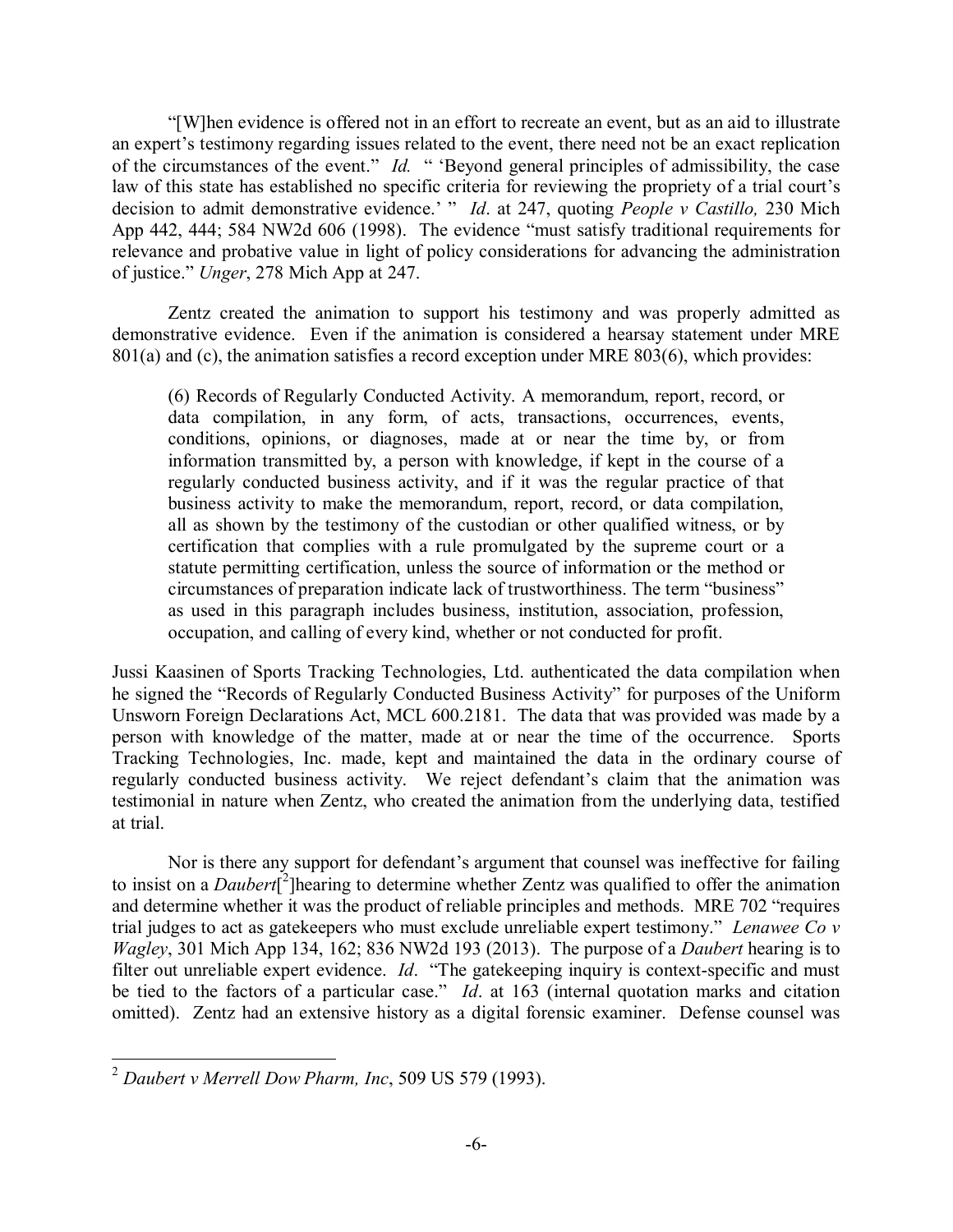not ineffective for demanding a *Daubert* hearing for the limited purpose of exploring Zentz's qualifications in creating the animation, especially where counsel vigorously cross-examined Zentz and utilized an expert to critically examine Zentz's findings.

## B. FAILURE TO OBJECT TO TESTIMONY REGARDING EYEWITNESS CREDIBILITY

Defendant argues that counsel was ineffective in failing to object to Armada Police Chief Howard Smith's testimony that eyewitness accounts are credible and correct the majority of time. Defendant maintains that such testimony "trampled on the province of the jury" to determine witness credibility. Again, a decision not to object to evidence can be sound trial strategy. *Unger*, 278 Mich at 242, 253.

Defendant's appellate brief fails to show the context in which the testimony took place. The prosecutor had been questioning Smith about how the case was investigated. Specifically, Smith testified that a tip line was created and every tip was pursued. The testimony that defendant finds offensive was included in this lengthy exchange:

*Q*. [by the prosecutor] Were eyewitnesses developed as a result of the investigation?

*A*. They were.

*Q*. How did their information come into the task force?

*A*. Voluntarily. They came in, they identified, you know, in particular three of them had been on the, on the trail the day of the event. One was an eyewitness. Mr. Reschke has already testified. One was an eyewitness to April. Two were eyewitnesses that said that they saw somebody on a blue and white motorcycle. And then there were two other people that saw something in the little clearing by the Liberty Trail that they thought were suspicious. They came forward as well.

*Q*. You're an officer of many years, we've spent time questioning the jurors during voir dire about eyewitness testimony and their opinion and credibility. In your experience as an officer, the eyewitness testimony that you're receiving here, how do you, *what do you do to verify or do whatever you can to be certain that it has some credibility*?

*A*. Through my experience, my training, through different detective bureau courses that I took when I was in the detective bureau and that one of the things that you look at with eyewitness testimony is the credibility, the daylight, the time, the frequency. There is some, if there's a weapon involved there's some focus on the weapon, not necessarily on what they're seeing. And the other thing you want to do is you want to take it for what this eyewitness is telling you, if they have a particular focus on a certain thing you accept that and go with that. You then look at and go with corroboration. You know, were there other people that saw the same thing? Can you, can you corroborate what the eyewitness is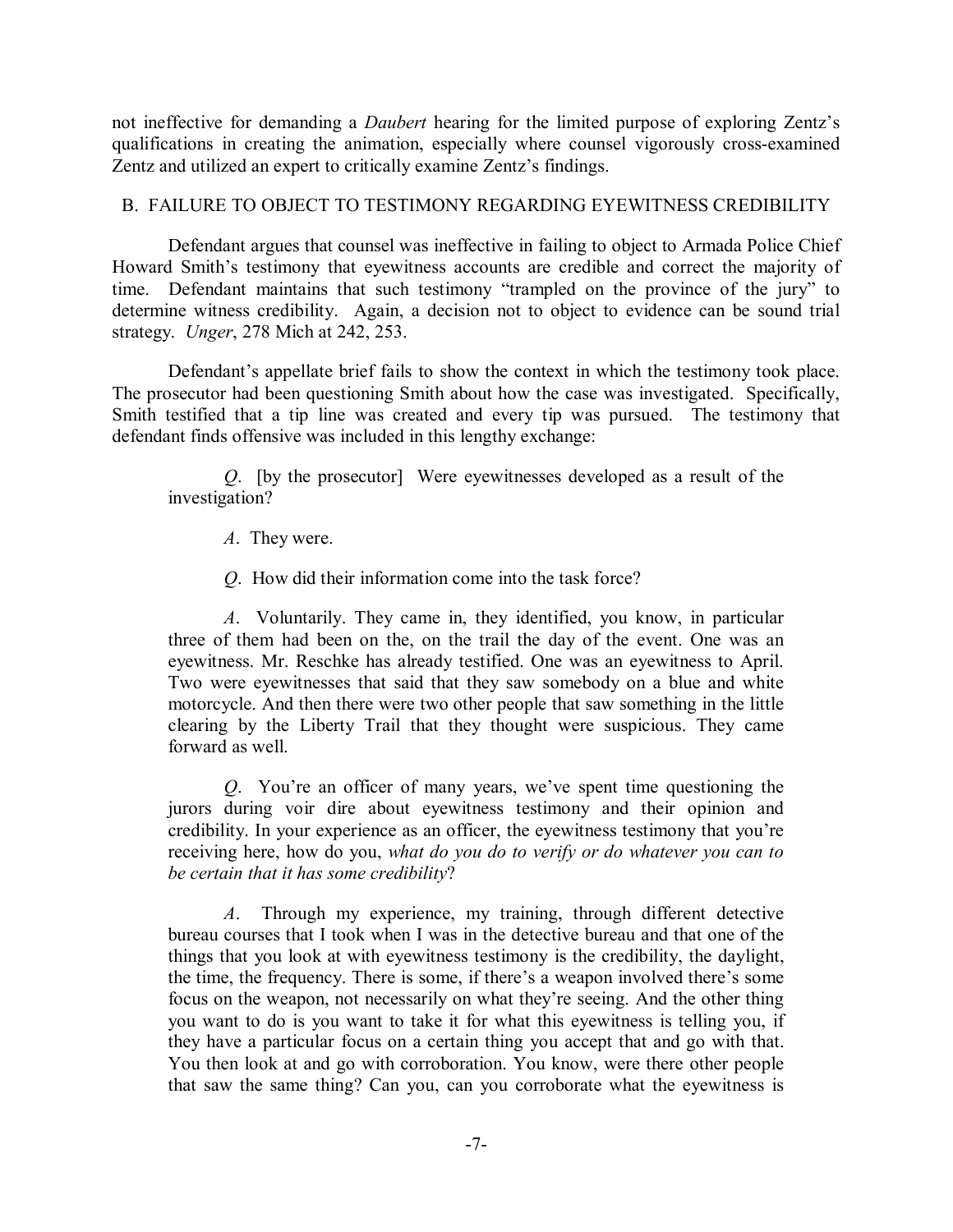telling you? And in the most part, the most part the eyewitness is correct the majority of the time.

*Q*. But there are times where there are issues (inaudible)?

*A*. Absolutely.

*Q*. It goes both ways.

*A*. It does.

*Q*. Do you know, do you sit, I guess as the judge of it, or do you just simply gather all of that information and continue to move the investigation forward?

*A*. My job is to gather the information, put it all together and provide it. [Emphasis added.]

It is clear that the prosecutor asked Smith about the steps he takes to verify a tip. Smith was not asked to comment on whether eyewitness testimony was correct a majority of the time; instead, this last comment was non-responsive to the question being asked. Just as "an unresponsive, volunteered answer to a proper question is not grounds for the granting of a mistrial," *People v Haywood*, 209 Mich App 217, 228; 530 NW2d 497 (1995), counsel was not ineffective for failing to object to the challenged testimony. Defense counsel also may have reasonably determined that objecting to the testimony would have drawn unnecessary attention to it. See *People v Bahoda*, 448 Mich 261, 287 n 54; 531 NW2d 659 (1995) ("[T]here are times when it is better not to object and draw attention to an improper comment."); *People v Lawless*, 136 Mich App 628, 635; 357 NW2d 724 (1984) ("Defense counsel could properly have refrained from objecting to the brief questions where an objection could have emphasized the testimony in the minds of the jurors and where no further reference was made to the testimony.").

Defense counsel instead pursued the issue during cross-examination:

*Q*. [by defense counsel] Okay. Now you just indicated in response to Mr. Cataldo's testimony [sic] that most of the time you find eyewitness testimony to be reliable?

*A*. Through my training and experience, the bulk of eyewitness testimony is credible, yes.

Defense counsel then questioned Smith at length about the discrepancies in the eyewitness testimony in this case. Defense counsel's failure to object to Smith's testimony did not fall below an objective standard of reasonableness under prevailing professional norms.

## C. FAILURE TO PRESENT EYEWITNESS IDENTIFICATION EXPERT

Defendant argues that defense counsel was ineffective for failing to call an expert to testify that eyewitness testimony was unreliable. He maintains that expert testimony was the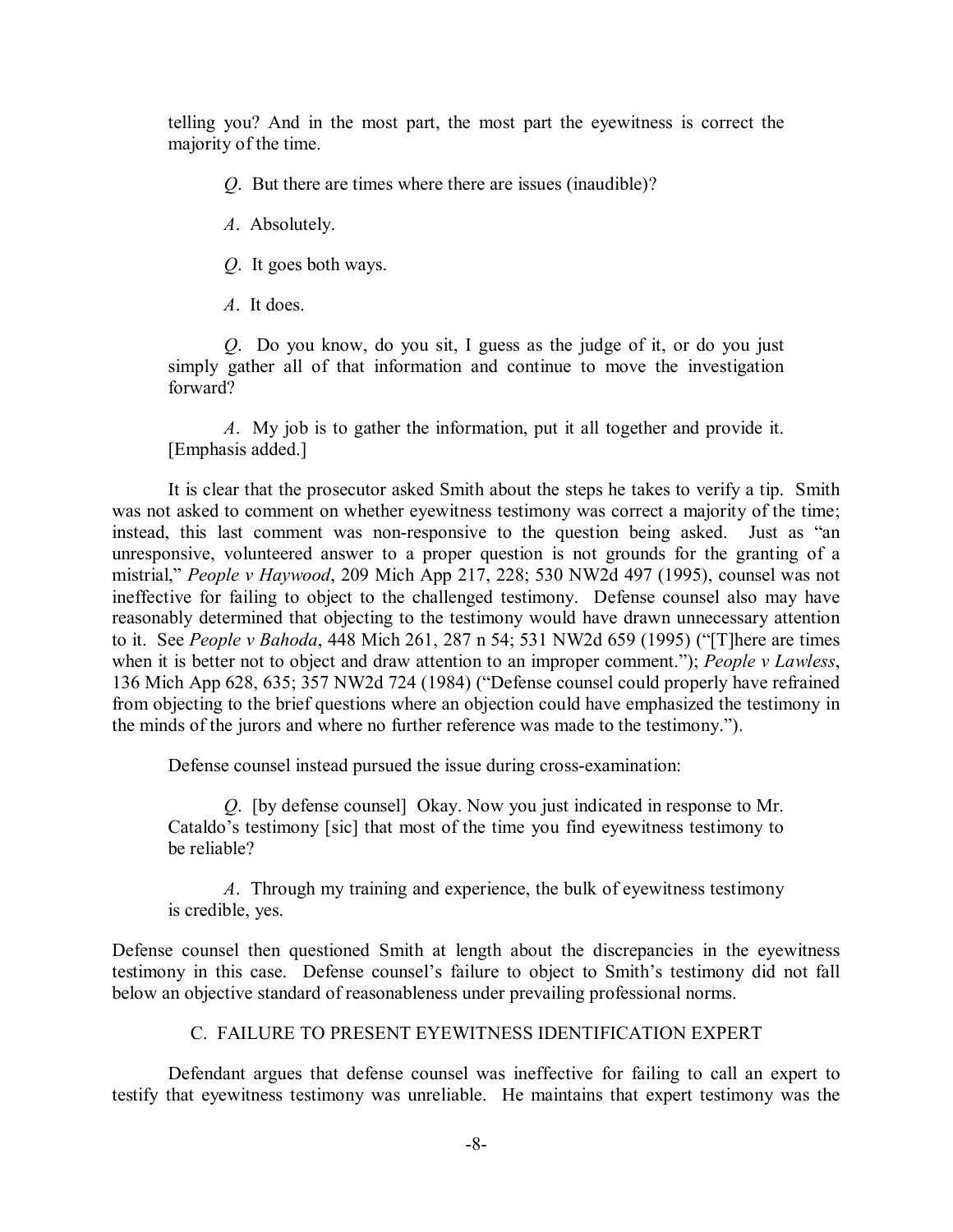most effective tool for protecting against eyewitness misidentification and that counsel inexplicably failed to call an expert even though funding for such an expert was approved. However, "[d]ecisions regarding what evidence to present and whether to call or question witnesses are presumed to be matters of trial strategy, and this Court will not substitute its judgment for that of counsel regarding matters of trial strategy." *People v Davis*, 250 Mich App 357, 368; 649 NW2d 94 (2002).

Although the trial court approved funds for such an expert, defense counsel did not present any evidence or witnesses. However, defense counsel did make eyewitness testimony his focus at trial. Counsel also vigorously and effectively cross-examined the eyewitnesses. Our review of the entire record reveals that defense counsel was zealous and successful in this tactic. Eyewitness testimony was clearly the focus for everyone concerned. And the trial court stressed the importance of scrutinizing such testimony when instructing the jury:

One of the issues of this case is the identification of the Defendant as the person who committed the crime. The Prosecutor must prove beyond a reasonable doubt that the crime was committed and that the Defendant was the person who committed it. In deciding how dependable or not identification is think about such things as how good a chance the witness had to see the offender at the time, how long the witness was watching, whether the witness had seen or known the offender before, how far away the witness was, whether the area was well lighted, and the witness' state of mind at the time. Also think about the circumstances at the time of the identification, such as how much time had passed since the crime, how sure the witness was about the identification and the witness' state of mind during the identification. You may also consider any times that the witness failed to identify the Defendant or made an identification or gave a description that did not agree with his or her identification of the Defendant during trial.

You should examine the witnesses' identification testimony carefully. You may consider whether other evidence supports the identification, however, whether it supports the identification because then it may be more reliable. However you may use the identification testimony alone to convict the Defendant as long as you believe the testimony and you find that it proves beyond a reasonable doubt that the Defendant was the person who committed the crime. [Tr X, pp 122-123.]

Again, absent a *Ginther* hearing, we are left to guess why defense counsel declined to produce an expert on eyewitness identification. But one may assume that defense counsel believed that the issue was properly explored during trial. His tactic was to show that the prosecution had not proven its case and he, therefore, declined to present any evidence or call any witnesses. Defense counsel's failure to do so did not fall below an objective standard of reasonableness under prevailing professional norms. See *People v Blevins*, 314 Mich App 339, 351; 886 NW2d 456, 463 (2016) ("Although defendant believes that additionally presenting an expert on eyewitness testimony would have been helpful, and defendant may even be right, that counsel could conceivably have done more, or that a particular trial strategy failed, does not mean counsel's performance was deficient.")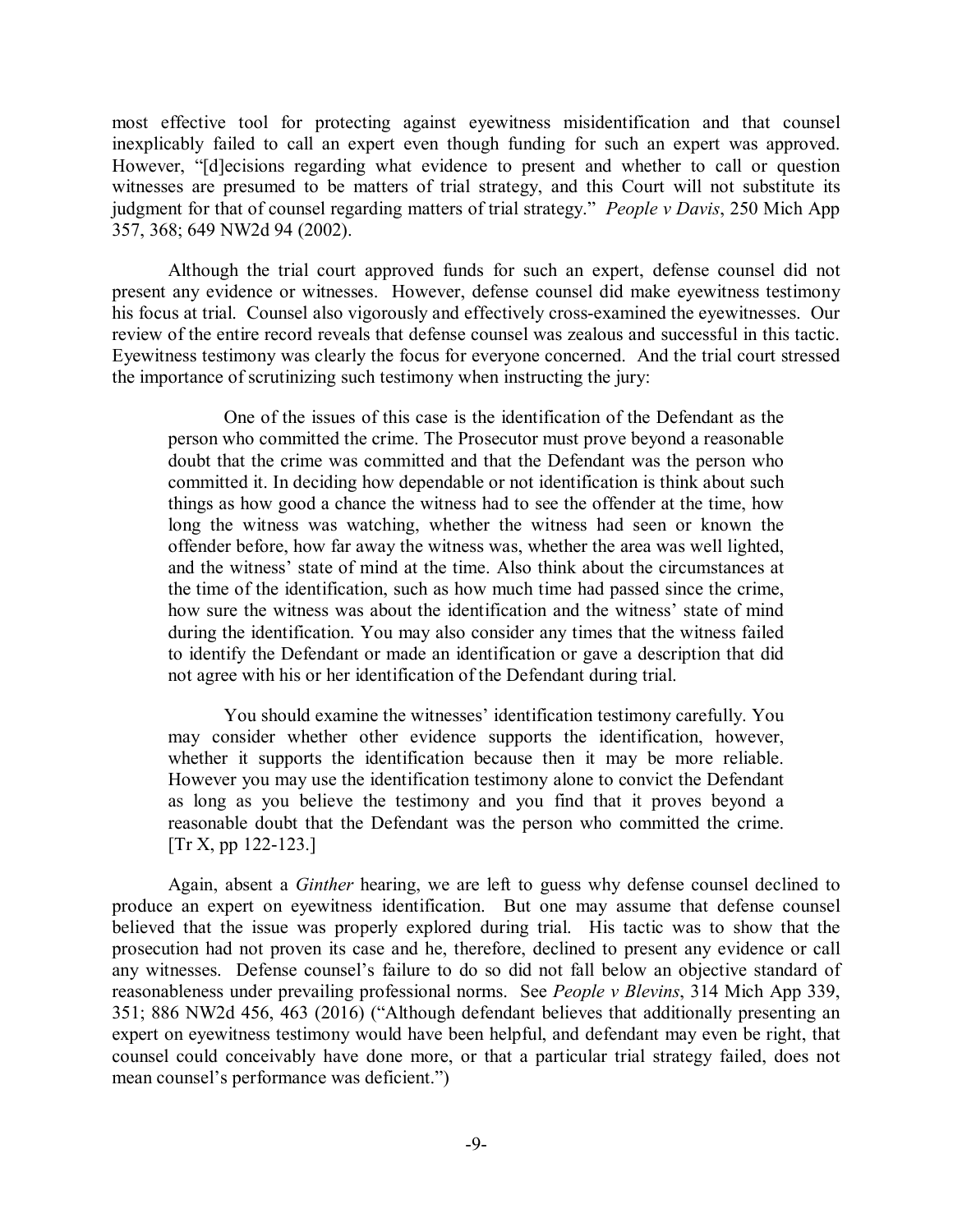#### D. FAILURE TO OBJECT TO PROSECUTORIAL MISCONDUCT

Defendant claims that counsel was ineffective in failing to object to the prosecutor's comments during closing arguments.

#### 1. MISSTATEMENT OF LAW

Defendant argues that counsel was ineffective for failing to object to the prosecutor's misstatement of the law regarding premeditation. A prosecutor's clear misstatement of the law, if uncorrected, can deprive a defendant of a fair trial. *People v Grayer*, 252 Mich App 349, 357; 651 NW2d 818 (2002).

During closing arguments, the prosecutor discussed the premeditated murder instruction and its elements:

[Element n]umber four is the one that I really want you to consider. I'll read it with you. The killing was deliberate, which means the Defendant considered the pros and the cons of the killing and thought about and chose his actions before he did it. There must have been real and substantial reflection for long enough to give a reasonable person a chance to think twice about the intent to kill. The law does not say how much time is needed. That's for you to decide. We talked about that can be as little as seconds or as long as it took to plan the 9- 1-1 bombing. That's up to you to decide. We're going to talk about that three to five-minute gap, which is where the premeditation was formed in just a second.

\* \* \*

Let's go back to premeditation. You saw the instruction, you get to be the determinant of the time. I would say to you the first assault on her happened at 6:26 or 6:27, before in fact she makes that text. And we know from Dr. Pietrangelo that she has bruises under her arms. We have to wonder if he had grabbed her and attempted to move her and she got away that first time and moved quickly up the path. But at 6:28 is when she makes that text and at 6:30 she's in the bushes being murdered. That three to five minutes, especially after he failed the first time to kidnap her, he formulated a new plan that included the helmet for the assault. That's the time for that premeditation.

Now the second theory is the time theory that we talked about a little bit in jury selection. That instruction shows you if you have a chance to take a look at it, and I think of it in terms of reflection and second thought. Case law is very clear. Because this is not a gunshot or a knife wound there is time for reflection, especially in suffocation and strangulation cases where it takes minutes to die. The courts have said that you have the chance to use as premeditation the time it takes for a person to die because it gives a chance for the defendant to have second thoughts or reflections on what's happened. Dr. Pietrangelo told you that it took her approximately ten minutes to die. And can you imagine the amount of force necessary to crush a larynx and a skull and a chest? Because he let her suffocate to death. We know that that video is 14 minutes where he is in that area.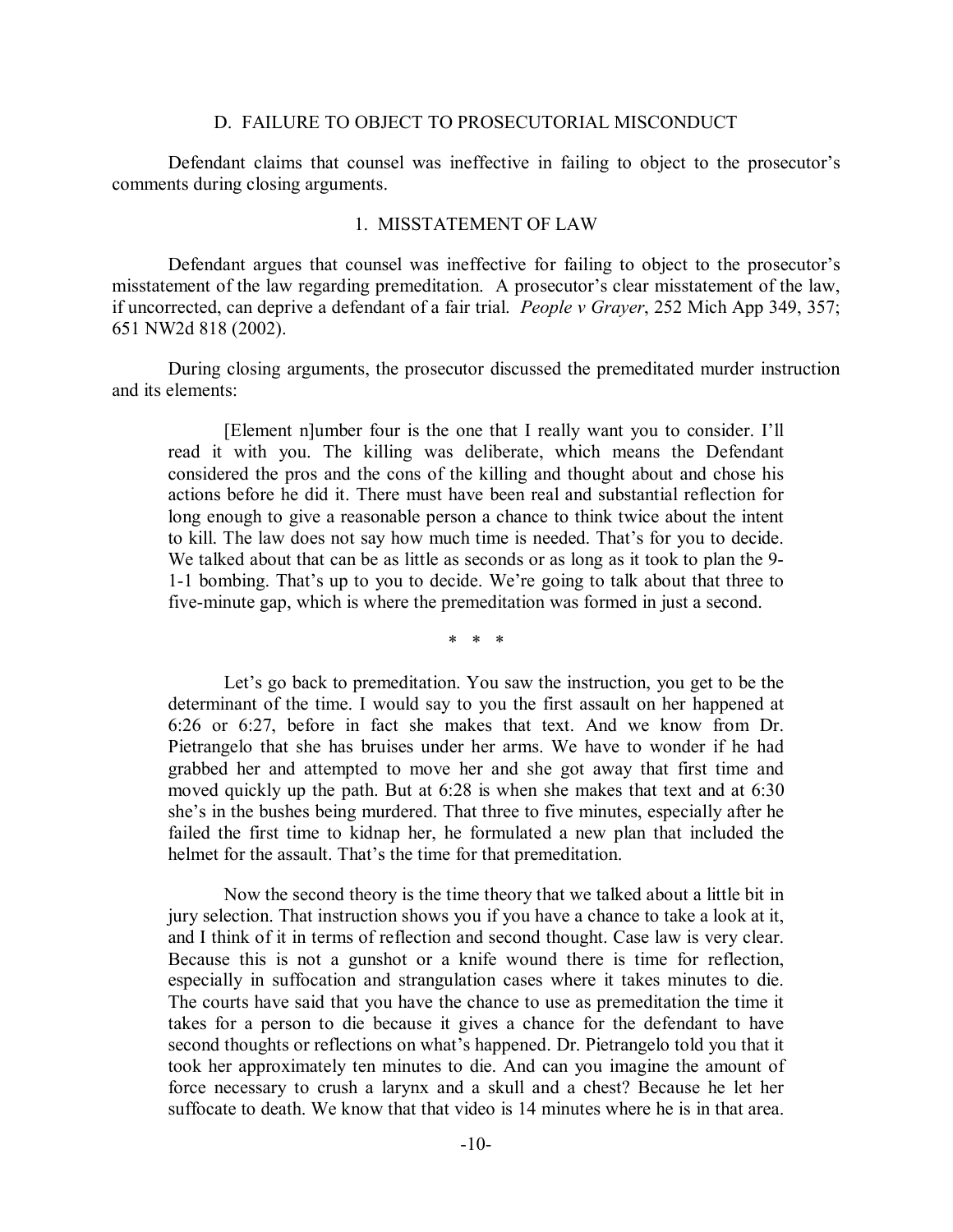The doctor told you that it takes ten minutes to die. And we know that she was alive during part of it because of two photographs from the crime scene. While she's being stomped to death she's grabbing the leaves around her. . . .She's unable to act. That time period is premeditation because he did nothing to stop it when he could have.

The prosecutor did not misstate the law. "[T]he Legislature's use of the words 'willful,' 'deliberate,' and 'premeditated' in the first-degree murder statute indicates its intent to require as an element of that offense substantially more reflection on and comprehension of the nature of the act than the mere amount of thought necessary to form the intent to kill." *People v Plummer*, 229 Mich App 293, 301; 581 NW2d 753 (1998).

Additionally, the trial court instructed the jury: "It is my duty to instruct you on the law. You must take the law as I give it to you. If a lawyer says something different about the law, follow what I say." The trial court then instructed the jury on the elements of premeditated murder:

Fourth, that the killing was deliberate, which means that the Defendant considered the pros and the cons of the killing and thought about and chose his actions before he did it. There must have been real and substantial reflection for long enough to give a reasonable person a chance to think twice about the intent to kill. The law does not say how much time is needed. It is for you to decide if enough time passed under the circumstances of the case. The killing cannot be the result of a sudden impulse . . . without thought or reflection.

The prosecutor's statements during closing arguments mirrored this instruction. Because there was nothing objectionable about the prosecutor's statement, defense counsel was not ineffective for failing to object. *Ericksen*, 288 Mich App at 201.

## 2. COMMENTS ON DEFENDANT'S VIOLENT NATURE

Defendant argues that counsel was ineffective for failing to object to the prosecutor's comments regarding the danger defendant posed and the need for extra security to guard against his volatility. Defendant specifically objects to the prosecutor's statement – "remember we had to remove you before we brought him out and get more security, because it's very difficult to bring somebody accused of murder that close to the jury." However, defendant takes the statement out of context. During closing arguments, the prosecutor noted:

You have a rare opportunity in this case to see something most juries don't get to see, and that is you got to see Mr. VanCallis' volatility. Remember when Bill Buchanan was standing here and they were doing that God awful, supposed test . . .? Bill Buchanan is standing here very quiet. He's going, no, you've got to pull that helmet down, you've got to pull that helmet down, no, the helmet's too high up, you've got to pull that helmet down. And there's VanCallis I pulled it down (inaudible)!

Put it in these terms, in front of 12 people, 14 of you now, 12 who will eventually decide his fate, in front of four armed deputies – remember we had to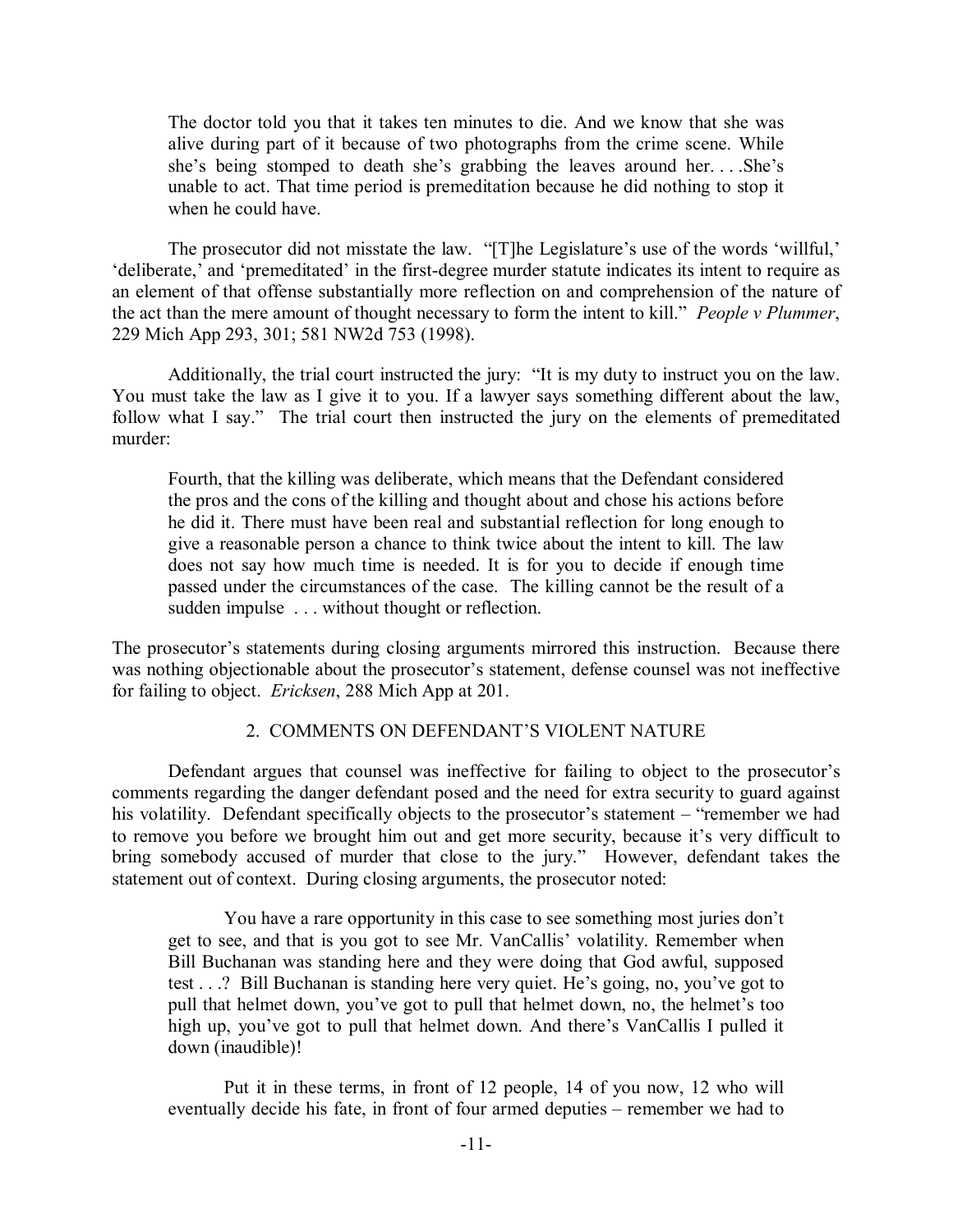remove you before we brought him out and get more security, because it's very difficult to bring somebody accused of murder that close to the jury. Four armed deputies, two more armed investigatives [sic] behind me, three cameras showing this case to the world, what does he do? He turns around and he yelled at the Judge. So you tell me what chance did April Millsap have as a small, 14 year old girl on an isolated stretch of the Orchard Trail when she rejected his advances and told him no?

The prosecutor did not mention the need for additional security to guard against defendant's volatility; instead, the prosecutor merely explained what happened during trial. He noted that defendant lost his temper, which was telling because defendant was in front of the jury and the room was full of officers. The prosecutor used defendant's behavior to demonstrate that April was defenseless against him. Because there was nothing objectionable about the prosecutor's statement, defense counsel was not ineffective for failing to object. See *Ericksen*, 288 Mich App at 201.

## 3. VOUCHING

Defendant argues that defense counsel was ineffective for failing to object to the prosecutor's vouching for the police investigation and the prosecution's witnesses. "[T]he prosecutor cannot vouch for the credibility of his witnesses to the effect that he has some special knowledge concerning a witness' truthfulness. *People v Bahoda*, 448 Mich 261, 276; 531 NW2d 659, 667 (1995). However, "although a prosecutor may not vouch for the credibility of a witness, a prosecutor may argue and make reasonable inferences from the evidence to support a witness's truthfulness." *People v Cain*, 299 Mich App 27, 36; 829 NW2d 37 (2012), vacated in part on other grounds 495 Mich 874 (2013), cert den \_\_ US \_\_\_; 134 S Ct 1895 (2014).

Regarding the investigation, the prosecutor's full statement was as follows:

I want to debunk a couple of myths about this case. First of all, I guess who does Mr. VanCallis think he is? Like Al Capone or John Gotti or El Chapo, that we did a backwards investigation? That we decided when we found April Millsap's body we're going to simply pin it on him? That for some, I mean Chief Smith has been there for eight and a half years, had never heard of the name James VanCallis, didn't know who he is. We worked backwards? We decided to find a pair of shoes, match those shoes, know that he had a pair of those shoes and then match those shoes to him? Find somebody in the area who owns a motorcycle and say, he, he's got a motorcycle, let's pin it on him? Really? Really? I mean what is all this? 1,000 tips, 1,000 tips! 75 investigators working full-time for weeks to find 1,000 tips. Each tip was looked at. Each tip was investigated. Each tip on here has a conclusion indicating what was done, where it was done and how it was closed out. How about the fact that Armada Village is small, so that they went to every house and every business in Armada Village and asked questions and filled out surveys, getting information? What about a rolling stop or a roadblock where they stopped hundreds and hundreds of people? There may have been tips coming in on James VanCallis at the time, and those were sent to a special unit. But they didn't avoid any other tip, they didn't stop looking.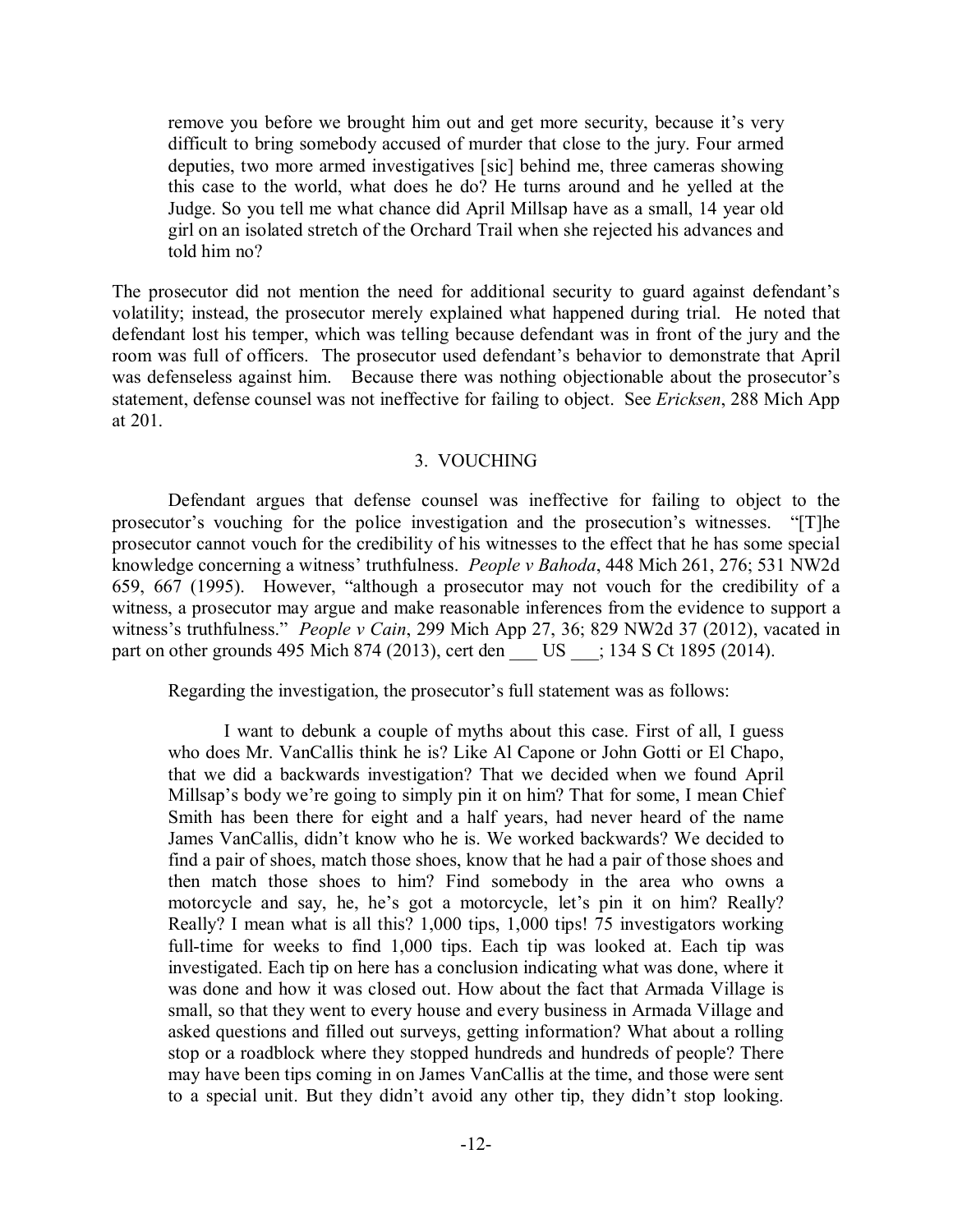They spent months investigating every possible clue to be certain that there were no mistakes.

There was nothing improper about the prosecutor's statement. It was responsive to defendant's implication that he was essentially framed for April's murder.

Defendant also complains about the prosecutor's claim that Krystal was credible:

One of our other remaining witnesses is Krystal Stadler. I think it would have been real easy for Krystal to come in here and just simply say more than she did. She could have come in here (inaudible) he confessed to me. She could have come in here and said before he got rid of the shoes I saw blood. She could have come in here and said a lot of different things. She didn't. It's not her place. Everybody knows what it's like to be in the situation that she was in, those who have had or have been themselves victims of domestic violence. Krystal Stadler is a victim of domestic violence. His behavior was physically and verbally abusive she told you, and controlling. She exhibits all of the signs of a battered wife. But she is submissive, she's not vengeful. She had no attitude. She didn't come in here yelling and screaming and wanting a pound of flesh. Was she easily confused? Unfortunately she was. But I don't certainly think that she was lying when she fully understood the gravity of everything that was going on.

\* \* \*

She did the best she could. She told you the truth as she remembered it. And this is where your role becomes very important in this case because you are the one that judges the credibility. My Mr. Sheikh coming on and beating her up and making her confused, did that make her less than she was? Or was she just too complacent when I was asking her questions? You have to make the decision. But I would tell you based on what you saw and what she said she was as straightforward as a person that there is.

Nothing in the prosecutor's statement indicates that he asked the jury to believe Krystal because he had some special insight into her credibility. Instead, the prosecutor asked the jury to consider all of the facts and circumstances surrounding her testimony. Because there was nothing objectionable about the prosecutor's statements regarding the police investigation and the prosecution's witnesses, defense counsel was not ineffective for failing to object. See *Ericksen*, 288 Mich App at 201.

## 4. ARGUING FACTS NOT IN EVIDENCE

Defendant argues that defense counsel was ineffective for failing to object to the prosecutor's arguing facts that were not in evidence. Specifically, defendant complains that there was no evidence of "cleaning streaks" on defendant's helmet, the size of the tires on his bike, or that Krystal had the characteristics of a battered spouse. "A prosecutor may not make a statement of fact to the jury that is not supported by evidence presented at trial and may not argue the effect of testimony that was not entered into evidence." *Unger*, 278 Mich App at 241.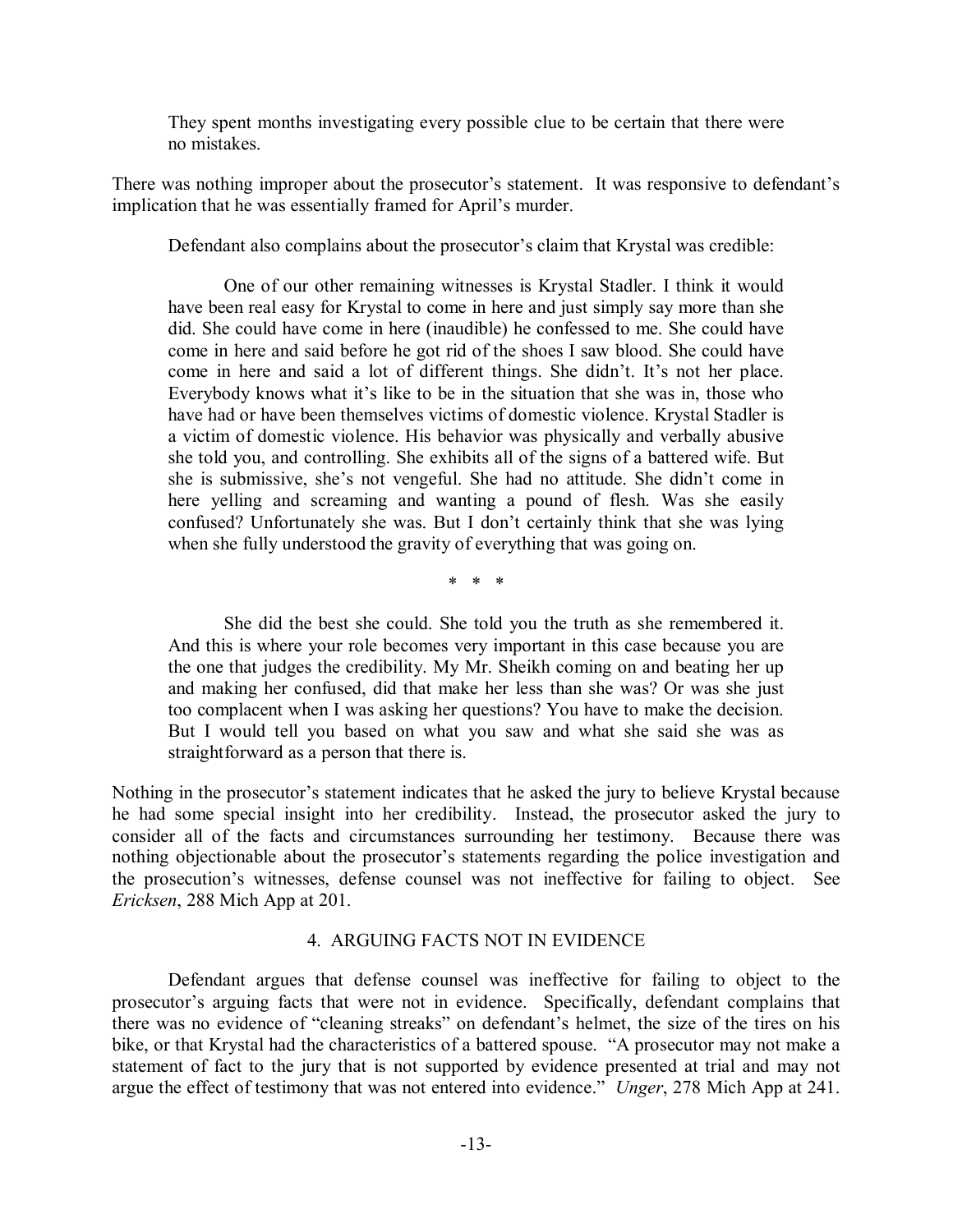However, a prosecutor is "generally free to argue the evidence and all reasonable inferences from the evidence as it relates to [his] theory of the case." *Id.*

As it relates to the cleaning streaks on defendant's helmet, the prosecutor stated:

What about the helmet? You saw the helmet. You saw the photographs of this helmet. You saw how messy that house was? OCD, my ass! Okay. I mean the only clean thing in this house was this helmet, and you saw all of the streaks on it. Because he cleaned off the DNA, cleaned off April. In fact he did such a nice job even his DNA wasn't on the helmet.

\* \* \*

This is the photo of the helmet as it was taken on that night. You can see it in all of its glory. The next photographs show you the helmet. Now we can see what we didn't see before, all of the cleaning streaks on it. And more important than the clean streaks, the lint still on the helmet from having been cleaned so recently.

The prosecutor did not argue facts not in evidence. Michigan State Police Officer Larissa Lamay testified:

*Q*. [by the prosecutor] Is that the helmet closer up?

*A*. Yes, it is.

*Q*. Now I'm still seeing what appear to be some cardboard and some socks all around it, but this is a closer up picture of it?

*A*. Correct.

*Q*. Let me ask you something here. I'm going to point it out myself to ask you, this, this streaking right here in this area, did you put that on, or law enforcement put that on that day?

*A*. No, sir.

*Q*. I'm going to show you, this is People's Exhibit 122, do you have it? Do you recognize that as another view of the helmet?

*A*. Yes.

*Q*. Do you recognize that as a side view towards the back?

*A*. Yes.

*Q*. . . .This streaking right here on the helmet, do you recall putting that on there?

*A*. No, I did not.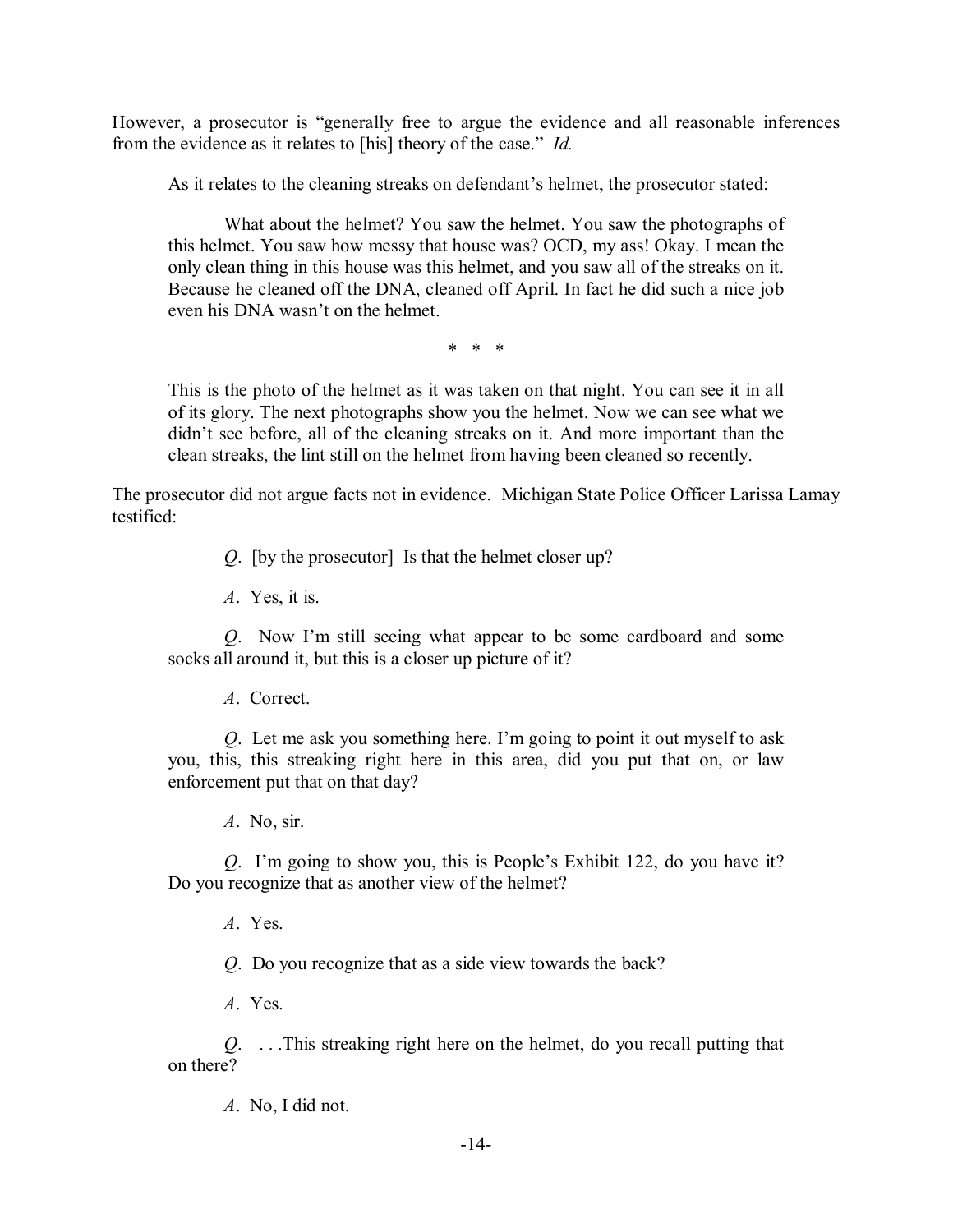*Q*. Did you notice it that day?

*A*. I noticed that the helmet was clean and shiny.

\* \* \*

*Q*. Do you know, did you put these, these streak marks on here?

*A*. I did not.

Regarding the tire size, the prosecutor made the following statement during closing arguments:

These are some of the images that we put in, we put them all on one page. This is the back camera at Mr. Koss' house, and this is a picture of the bike. What's critical about this once again you have the white here, the white here. You've got the black here with the black fender raised like that. The most important part of this is this motorcycle has two different sized tires. That's his motorcycle. What do you see here? Two different sized tires.

The tire size, as the cleaning streaks, were "in evidence" because there were photographs of each.

Defendant also takes issues with the prosecutor's characterization of Krystal as a "battered spouse." However, Krystal's testimony supported such a characterization. She testified that defendant did not allow her to have a phone or a car and that he was often physically abusive.

In addition, the trial court cautioned the jury on what was evidence at trial:

[I]t is important for you to understand what is evidence and what is not evidence. Evidence includes only the sworn testimony of witnesses, the exhibits admitted into evidence and anything else I told you to consider as evidence.

\* \* \*

The lawyers' statements, arguments and commentary are not evidence. They are only meant to help you understand the evidence and each side's legal theories. You should only accept things the lawyer's [sic] say that are supported by the evidence or by your own common sense and general knowledge.

Because the prosecutor did not argue facts not in evidence, defense counsel was not ineffective for failing to object. See *Ericksen*, 288 Mich App at 201.

## 5. APPEALING TO SYMPATHY AND CIVIC DUTY

Defendant argues that counsel was ineffective for failing to object when the prosecutor encouraged the jury to convict defendant based on sympathy and civic duty. "[A] prosecutor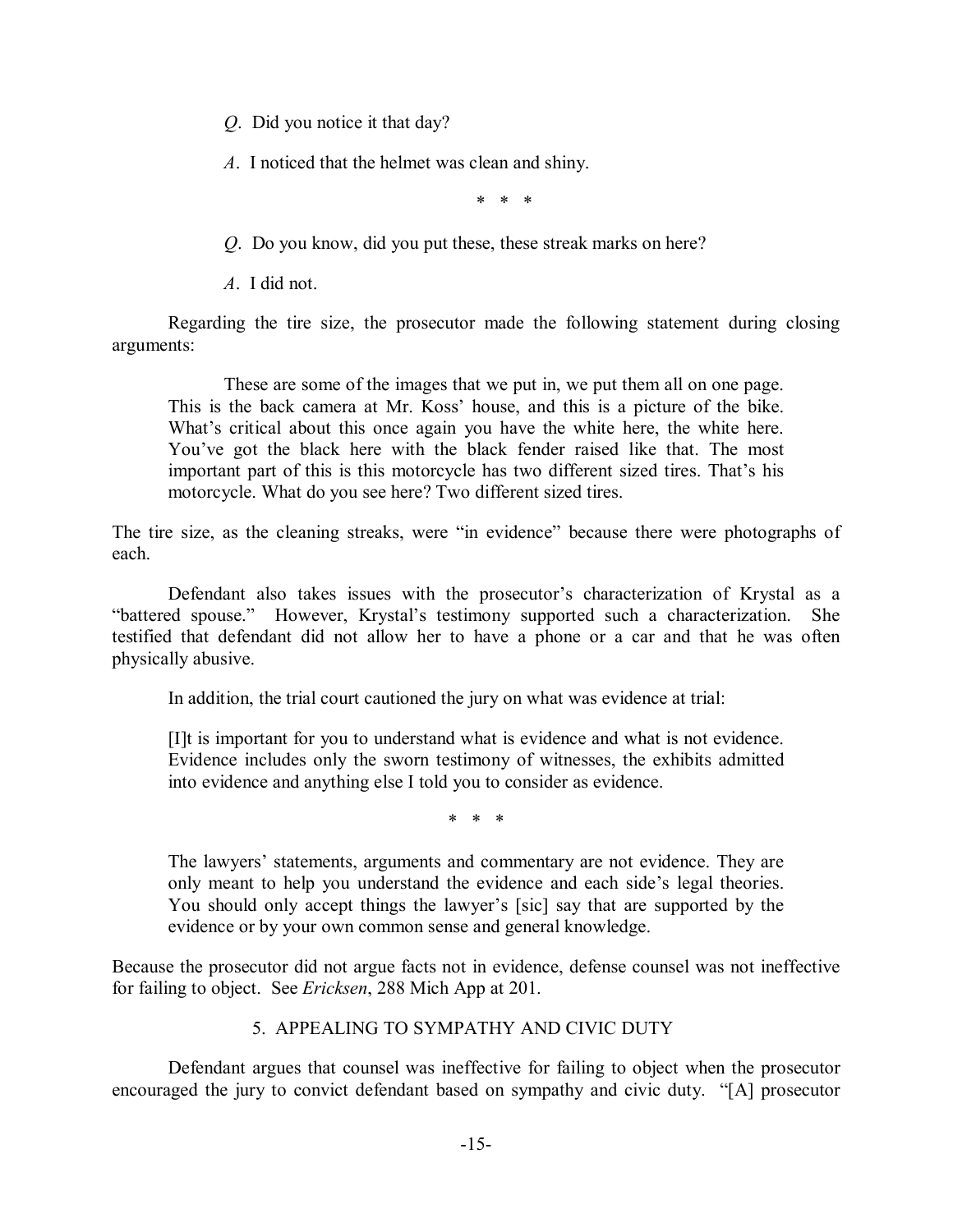may not urge the jurors to convict the defendant as part of their civic duty" because such an argument "unfairly places issues into the trial that are more comprehensive than a defendant's guilt or innocence and unfairly encourages jurors not to make reasoned judgments." *People v Abraham*, 256 Mich App 265, 273; 662 NW2d 836 (2003). Nor may a prosecutor "appeal to the jury to sympathize with the deceased and [her] family." *Id*.

During closing arguments, the prosecutor stated:

Is there really a question of rape in this case? There's one and only one reason why you would leave a 14 year old girl like this. He has no reason to embarrass her. He has no personal connection with her. To embarrass somebody means to imply that you have an emotional connection. There wasn't any. They were strangers. This case was a random act, which is why the Village of Armada and all of the surrounding areas were scared to their core. Because April Millsap is somebody's daughter. She's Jennifer's daughter, but she could have been anybody's daughter that day on the trail.

The prosecutor's comment was focused on the randomness of the crime and did not ask the jury to convict out of sympathy or civic duty. Moreover, the trial court instructed the jury: "Remember that you have taken an oath to return a true and just verdict based only on the evidence and my instructions on the law. You must not let sympathy or prejudice influence your decision." Because there was nothing objectionable about the prosecutor's statement, defense counsel was not ineffective for failing to object. See *Ericksen*, 288 Mich App at 201.

# III. ADMISSION OF "GRUESOME" PHOTOGRAPHS

Defendant argues that the trial court abused its discretion by admitting gruesome photos for the jury to consider where defendant never disputed the brutality of the killing nor the cause of death. "The decision to admit or exclude photographs is within the sole discretion of the trial court." *People v Mills*, 450 Mich 61, 76; 537 NW2d 909, modified 450 Mich 1212 (1995).

"[P]hotographs are not excludable simply because a witness can orally testify about the information contained in the photographs." *Id*. at 76*.* Instead, "[t]he proper inquiry is always whether the probative value of the photographs is substantially outweighed by unfair prejudice." *Id.* 

If photographs which disclose the gruesome aspects of an accident or a crime are not pertinent, relevant, competent, or material on any issue in the case and serve the purpose solely of inflaming the minds of the jurors and prejudicing them against the accused, they should not be admitted in evidence. However, if photographs are otherwise admissible for a proper purpose, they are not rendered inadmissible merely because they bring vividly to the jurors the details of a gruesome or shocking accident or crime, even though they may tend to arouse the passion or prejudice of the jurors. [*Id*. at 77 (quotation marks and citations omitted).]

At trial, defense counsel objected to pictures that were "cumulative" and "unfairly prejudicial." Counsel noted the fact that April "died a brutal death is not an issue. I don't know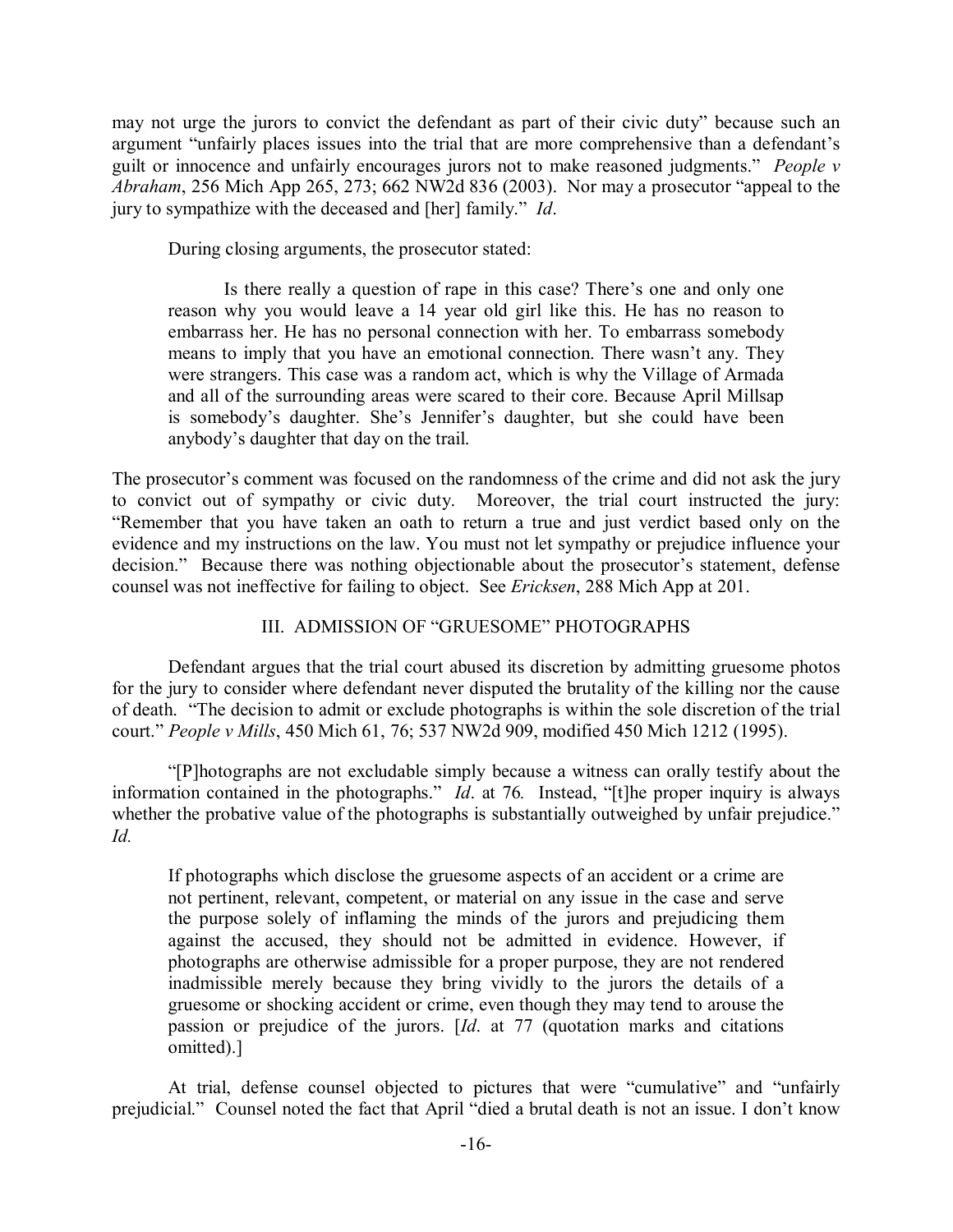what purpose they would serve to show all 36 [photographs]." The prosecutor responded that the photographs were his:

attempt to illustrate through the Medical Examiner's testimony the depth, breadth, severity and nature of the injuries. If there's no stipulation in this case that this is a first degree murder, if there is we may consider accepting such a stipulation. But I have to show that this was a first degree murder, either by premeditation and deliberation, Judge, or I have to show a felony murder, which is intent to kill, do great bodily harm or create a high degree of risk of death or great bodily harm, knowing that death is a likely result, in conjunction with another felony.

The prosecutor noted that there were other more gruesome pictures that he was not electing to show the jury.

The trial court stated: "I grew up in a funeral home, 16 years. So I'm a very poor judge of what gruesome is, that's the problem. But two pictures stand out that caught me very deeply when I viewed them that I've looked at." The judge pointed to exhibits 76 and 93. In reference to 76, the trial court noted that she was "more offended by it being so close" than anything else. She pointed out that another picture (86) was similar and less gruesome. The prosecutor explained the difference between 76 and 86:

It doesn't look as gruesome because it's not at the scene and in that picture I can indicate she's cleaned up at the Medical Examiner's Office. This is her with her hair brushed away from her face. There appears to be, I guess what you'd call a tear mark coming down her right eye. There's blood oozing from her mouth, her nose and her eye actually. You'll hear testimony that exsanguination, in other words bleeding to death was not what caused her death. But the blood oozing from her mouth and her nose and her eye is consistent with what Investigator Kusluski testified to, which may account for the small amount of blood seen at the scene.

Defense counsel nonetheless argued that it was "repetitive" and that there were "other pictures in there that show the exact same thing."

The prosecutor argued that exhibit 93 was important because:

you see this neck injury because her head is tilted back, as well as almost an overall view of the, across her chest, the herringbone pattern of injuries. And I know the herringbone pattern of injuries is depicted in a few other photographs, but this injury right here in terms of the context of that injury to the other injuries I think is well depicted in that photograph.

The prosecutor believed both photographs were "probative, relevant and appropriate to illustrate the injuries." The trial court was somewhat hesitant, noting "I don't know how to define gruesome . . . I don't know how to put myself in the feet and the shoes of the jury in making a determination as to what may cause them to become upset." Still, the trial court acknowledged that the prosecutor had to "get across your point, and I do understand that you need to get your point across." The trial court concluded: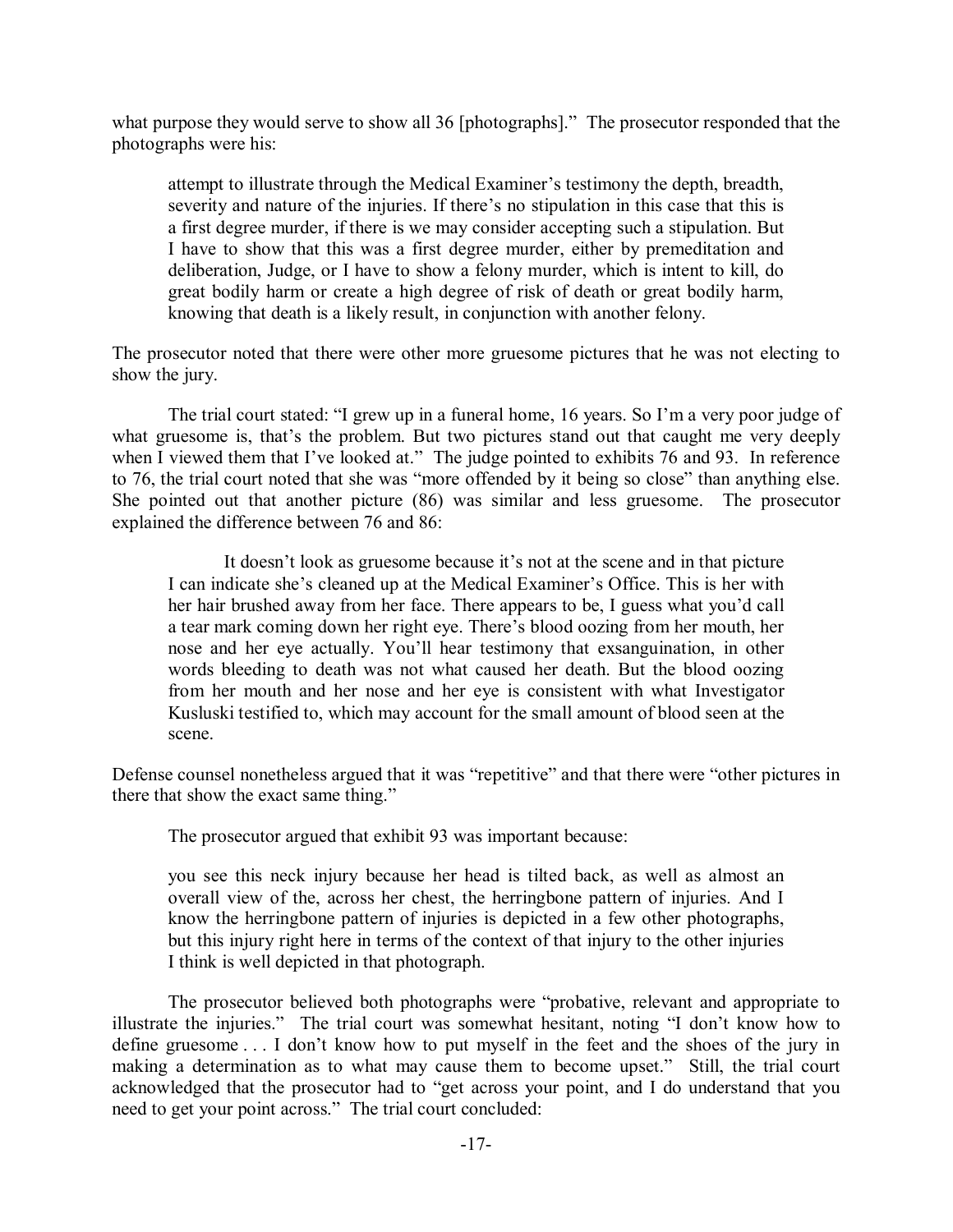I'm going to allow for the pictures to be shown, however you're going to have to make sure that you give this jury a warning, indicating that they are very gruesome pictures and I don't know what their reaction is going to be. I understand what you need to do with the picture that I find distasteful, and that Number 76, and I agree that there are no other pictures that show the clarity of the blood from the mouth as well as the nose, as 76. Because she in all of the other pictures has been more or less cleaned up. I'm going to allow it.

The trial court also allowed photograph 93. "I just believe that in today's day and age this jury has probably seen more gruesome pictures in the television broadcasting of various shows. I just want them to be given the opportunity to prepare themselves."

After viewing the photos, we are convinced that their sole purpose was not to inflame the jury. Instead, the photographs were relevant to show the extent of April's injuries and identify defendant as the killer through comparable tread patterns. The photographs were also relevant to explain the absence of physical evidence at the scene. The trial court carefully considered the photos before it determined that they were relevant and not substantially more prejudicial than probative. Its decision did not fall outside the principled range of outcomes.

## IV. SUFFICIENCY OF THE EVIDENCE

In his Standard 4 Brief, defendant argues that the evidence at trial was insufficient to support his convictions. A defendant's challenge to the sufficiency of the evidence is reviewed de novo on appeal. *People v Meissner*, 294 Mich App 438, 452; 812 NW2d 37 (2011). "In examining the sufficiency of the evidence, this Court reviews the evidence in a light most favorable to the prosecutor to determine whether any trier of fact could find the essential elements of the crime were proven beyond a reasonable doubt." *People v Reese*, 491 Mich 127, 139; 815 NW2d 85 (2012) (quotation marks omitted).

Defendant does not dispute that each of the crimes were committed and the elements satisfied; instead, he argues that the evidence was insufficient to prove that he was the one responsible for April's death. Identity is an element of every crime. *People v Yost*, 278 Mich App 341, 356; 749 NW2d 753 (2008). Like any other element of a crime, identity may be established on the basis of circumstantial evidence and reasonable inferences from the evidence. *People v Dunigan*, 299 Mich App 579, 582; 831 NW2d 243 (2013). "[P]ositive identification by witnesses may be sufficient to support a conviction of a crime" and "[t]he credibility of identification testimony is a question for the trier of fact that we do not resolve anew." *People v Davis*, 241 Mich App 697, 700; 617 NW2d 381 (2000). Therefore, despite inconsistencies in identification testimony, a jury is free to conclude that a witness is nonetheless credible. *People v Fletcher*, 260 Mich App 531, 561; 679 NW2d 127 (2004).

Viewed in a light most favorable to the prosecution, there was sufficient evidence to prove that defendant committed the crimes charged. Eric Reschke knew April because she was his daughter's acquaintance from church. He saw April walking her dog on the trail at approximately 6:25 p.m. Right next to April was a motorcycle. When Reschke passed by again 25 minutes later, he did not see April or the motorcycle. William Buchanan testified that he did not see April on the trail that day, but he positively identified defendant as the man he saw on the